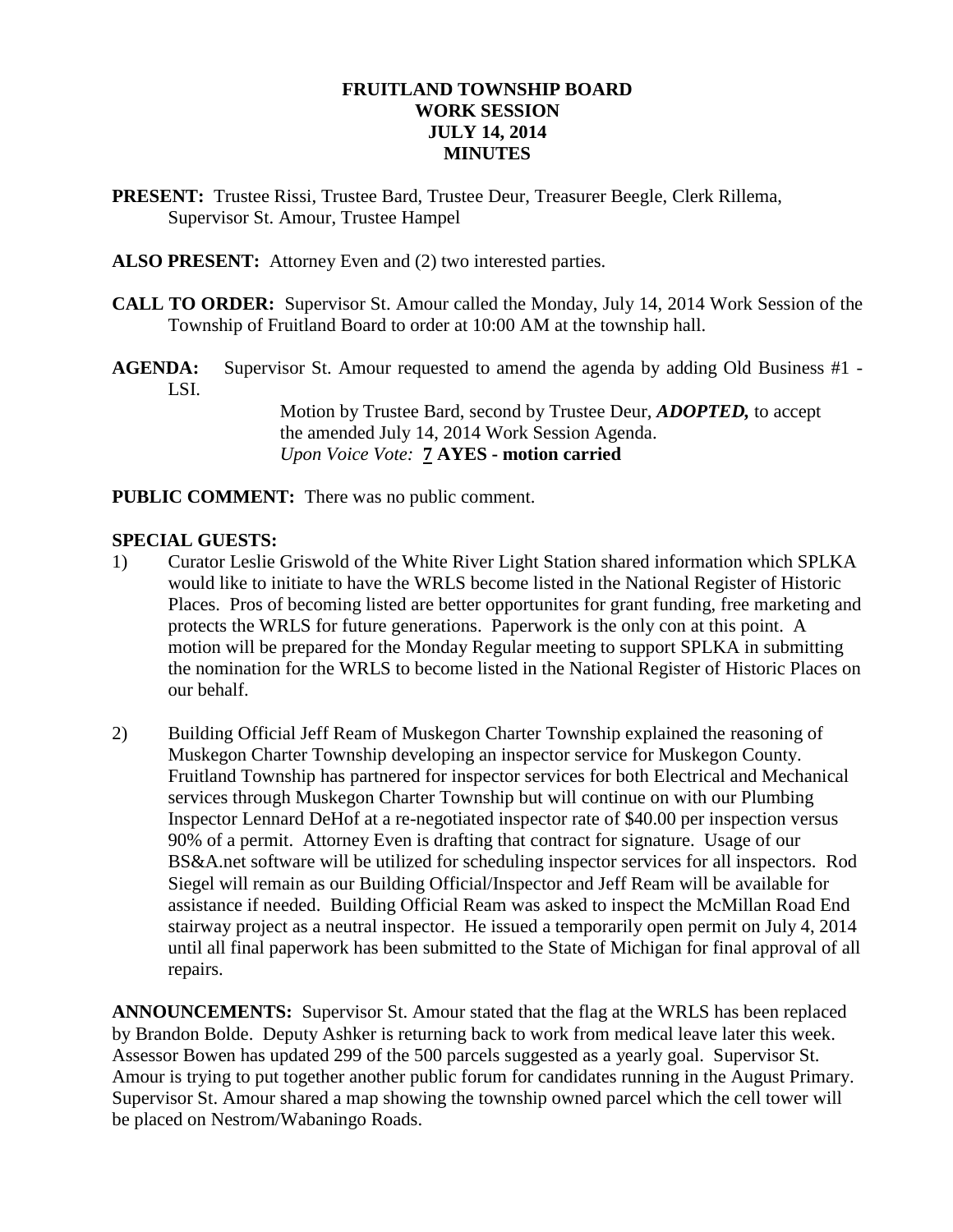# **OLD BUSINESS:**

1. LSI - Supervisor St. Amour shared pictures of outdoor service on the patio occurring the week of July 7th. The Zoning Board of Appeals denied their request

## **NEW BUSINESS:**

- 1. Policies & Procedures Attorney Even prepared a policy for the use of the township hall to use as a working draft. The public use of township facilities (5.6 (e) Alcoholic Beverages needs to be amended in the policies and procedures in regards to the recent change in the Nestrom Road Park and McMillan Road End ordinances. All board members were tasked to gather their thoughts and ideas and give to the Clerk to forward to Attorney Even.
- 2. Cemetery Ordinance CAC The Committee of Trustees Bard/Hampel/Rissi toured Montague, Hubbard and Fruitland Township Cemeteries for comparison. Enforcement of the cemetery ordinance appears to be the culprit. Amending the ordinance to not allow solar or other powered lights, markers, candles and oil lamps is suggested by the committee members. Clerk Rillema will work with Cemetery Coordinator Dion to incorporate such language for discussion.
- 3. Computerized Tax Roll Treasurer Beegle stated that every three years a resolution needs to be adopted allowing for the use of a computerized tax roll. A resolution will be prepared for the Monday Regular meeting.
- 4. Nestrom Road End Supervisor St. Amour was provided an email from Tom Hamilton in regards to legislative amendments regarding obstructions for ingress and egress from an inland lake or stream at road ends. Attorney Even prepared a memo to the Board of Trustees addressing this legislative change and that the current practice of placing bollards for health, safety and welfare reasons allow for unimpeded ingress to and egress from White Lake and suggests no changes are necessary.
- 5. 1st Quarter 2014-15 Budget Amendments Clerk Rillema will prepare the listing of budget amendments for the 1st quarter 2014-15 Fiscal Year for approval at the Monday Regular meeting.
- 6. Tree Trimming at WRLS/Community Building Supervisor St. Amour received one quote for tree trimming at the WRLS and Community Building from Arbor Care Enterprises. Stafford Trees was requested to quote but never received by the Supervisor. A motion will be prepared for \$2,070.00 for removal/pruning/and cabling of trees at the WRLS and \$1,440.00 for removal/pruning/cabling of trees at the Community Building for the Monday Regular meeting.
- 7. Zoning Maps for Adoption Clerk Rillema said Zoning Administrator Sandel worked with Muskegon County GIS Administrator VanBruggen to prepare the updated Zoning District Map of Fruitland Township. There have been several zone change requests that have been adopted. A motion will be prepared for the Monday Regular meeting to authorize the Clerk to sign and place on file with the Township a Zoning Map dated July 21, 2014.